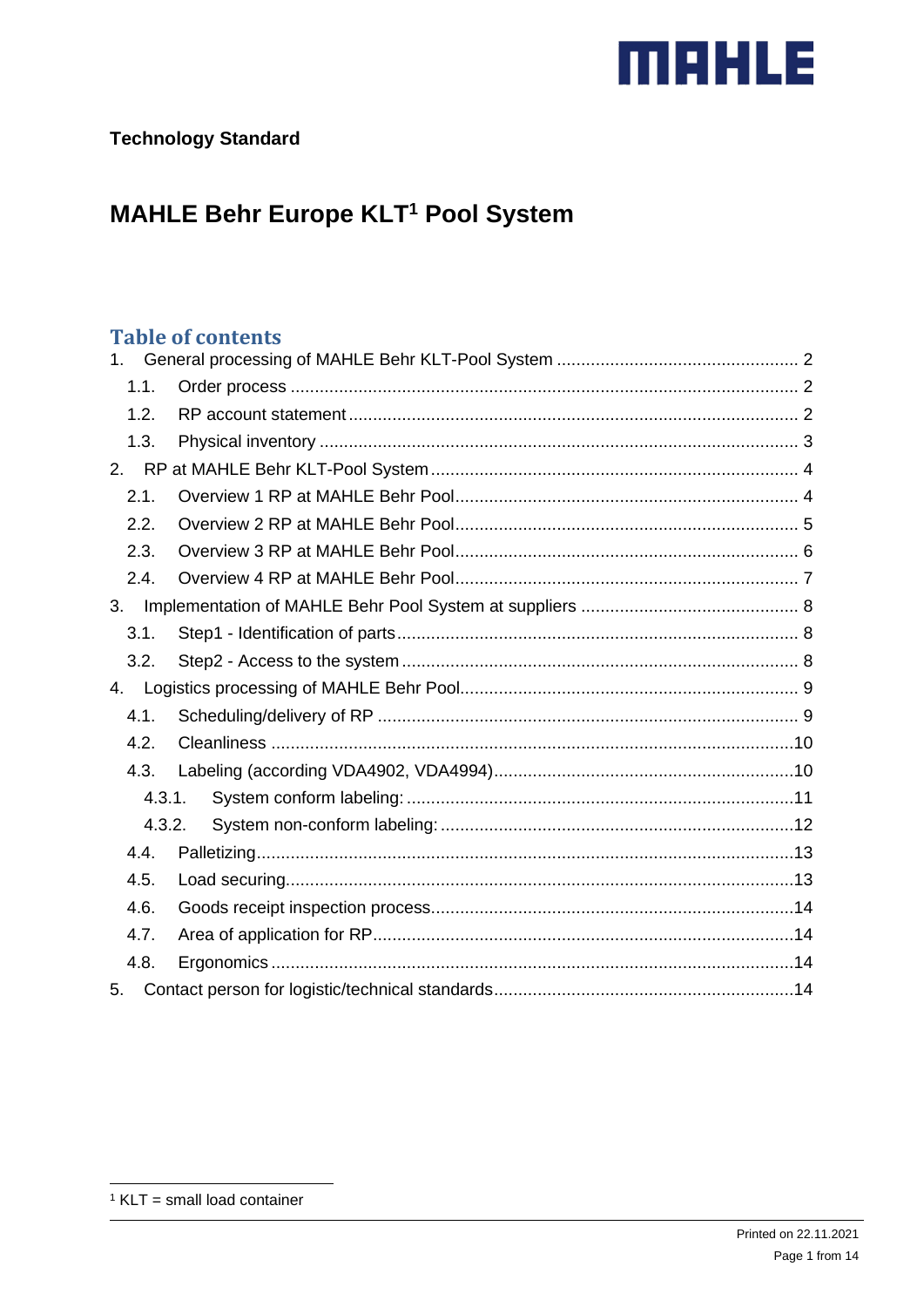

### <span id="page-1-0"></span>**1. General processing of MAHLE Behr KLT-Pool System**

#### <span id="page-1-1"></span>**1.1. Order process**

The returnable packaging (RP) in this system may only be used for deliveries from the supplier to MAHLE Behr, from MAHLE Behr to the supplier, and for MAHLE Behr's internal deliveries. This applies to all deliveries to MAHLE Behr Group companies within Europe.

In addition, global and regional logistic guidelines must be considered.

Areas of application:

MAHLE Behr supplies the following European countries delivered duty unpaid and untaxed:

Belgium, Denmark, Germany, France, Italy, Luxembourg, Monaco, Netherlands, Austria, Poland, Romania, Switzerland, Slovenia, Slovakia, Spain, Czech Republic, and Hungary.

#### Remaining countries of Europe:

In the remaining countries additional freight charges are calculated individually and charged to the buyer. Customs documents for export registration are prepared by MAHLE Behr and attached to the shipment. Resulting payments of duty and taxes including additional expenses will be charged to the consignee.

The supplier orders at MAHLE Behr the RP, required for his demands. The RP may only be used for deliveries to MAHLE Behr subsidiaries. The use for deliveries to other partners or pre-production is expressly prohibited.

MAHLE Behr supplies the RP to the supplier within the defined lead-time after receipt of order by fax or e-mail.

#### <span id="page-1-2"></span>**1.2. RP account statement**

For all RP a packaging-account must be implemented between supplier and MAHLE Behr. MAHLE Behr forwards its packaging account statement via e-mail monthly to supplier. Supplier must check accounts within permitted time period. In case of claims, supplier must add corresponding paperwork.

Packaging accounts for shared RP are managed by [container-eu@mahle.com,](mailto:scm.container@mahle.com) only.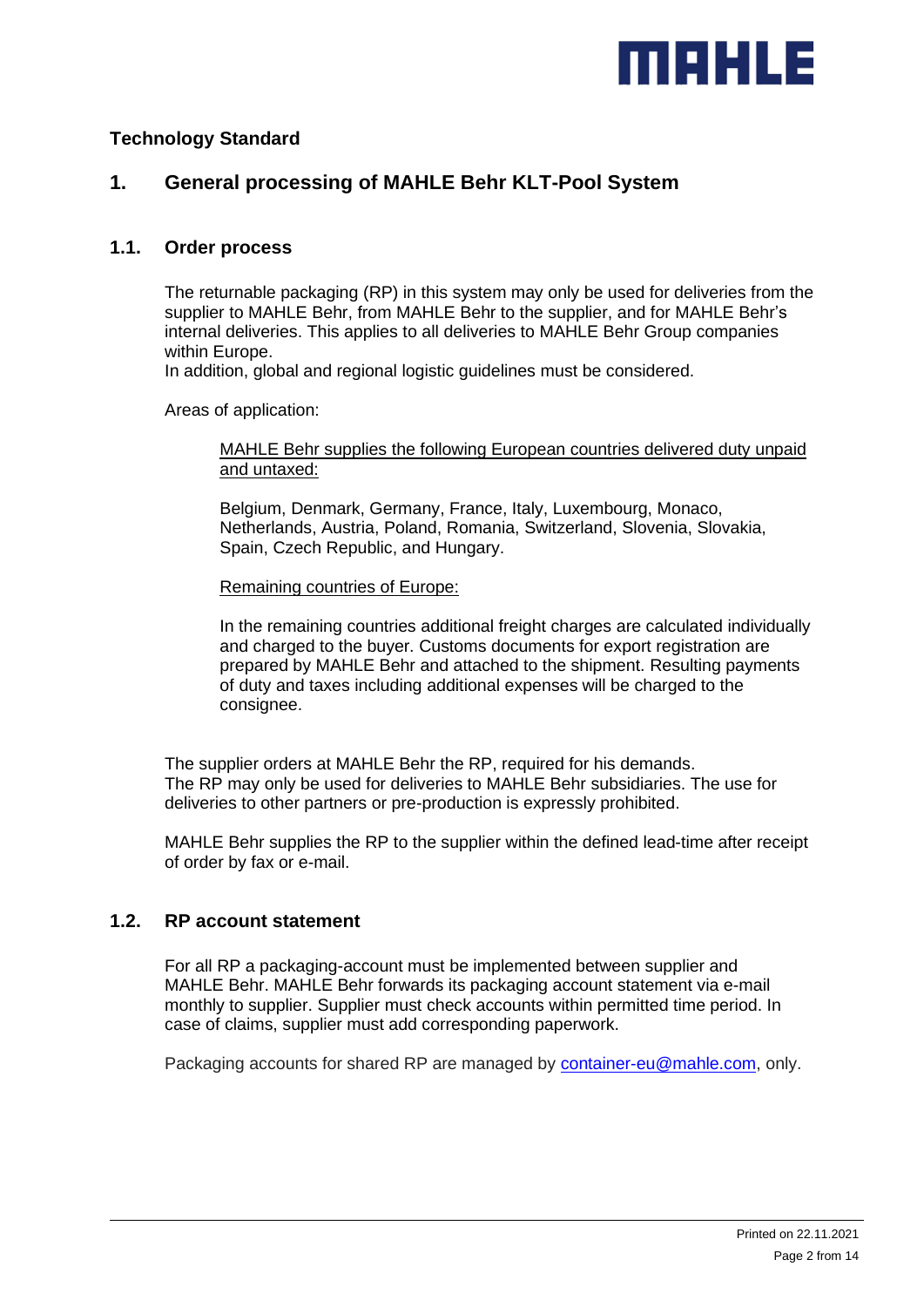

#### <span id="page-2-0"></span>**1.3. Physical inventory**

Stock taking of all RP must be done minimum once per year. Date of stock taking is defined as 31.12.20xx.

Reports of stock taking must be returned at the defined date the latest.

In case of discrepancies from RP account to physical counting, reported stock will be overtaken into RP account.

Discrepancies that could not be clarified with defined time frame will be charged to supplier with costs for re-sourcing.

If no stock taking report is returned with defined date, RP account will be booked to "0" and booked quantity will be charged to exchange partner with costs for replacement.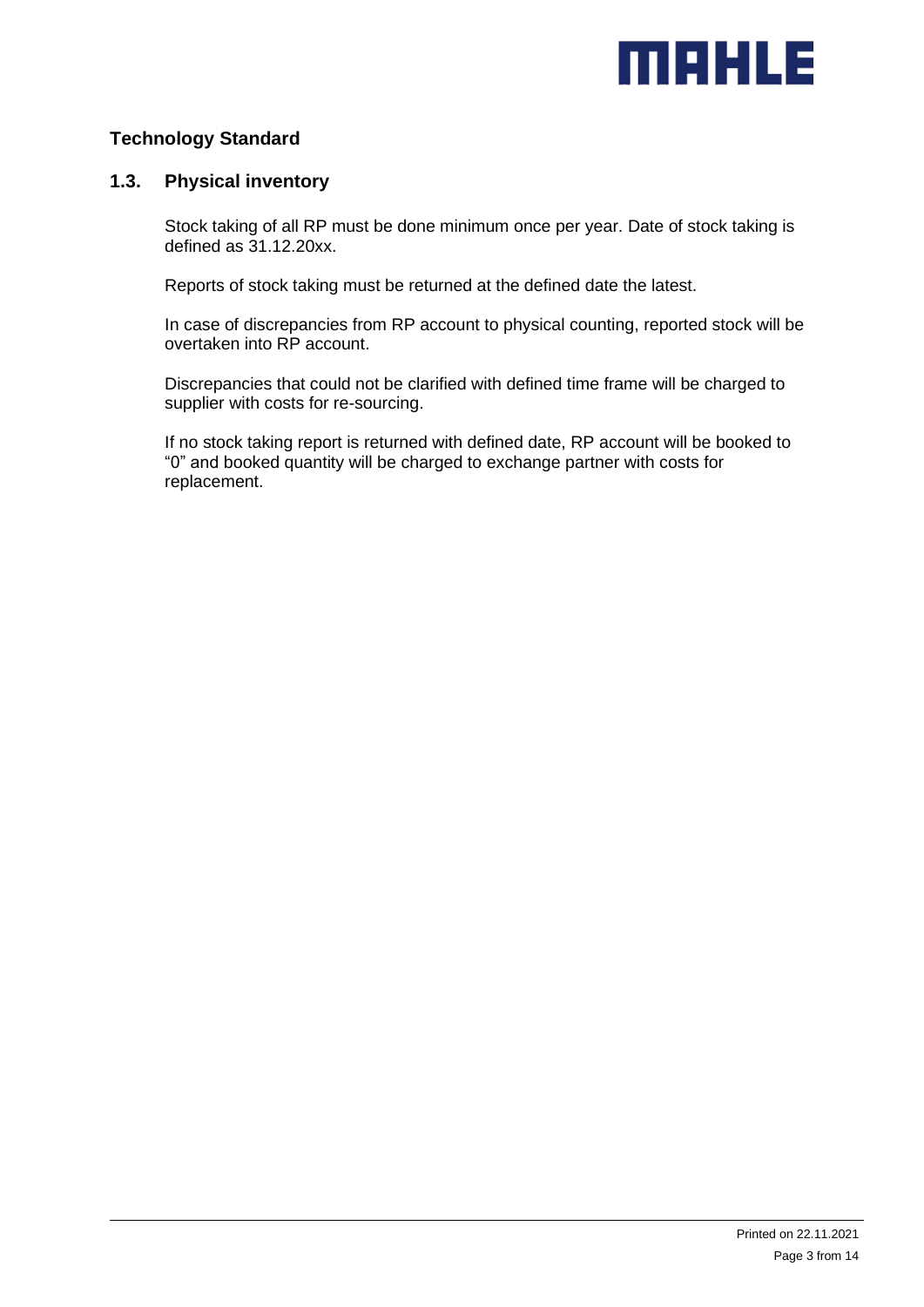

# <span id="page-3-0"></span>**2. RP at MAHLE Behr KLT-Pool System**

## <span id="page-3-1"></span>**2.1. Overview 1 RP at MAHLE Behr Pool**

|                                                | Packaging name:           |                     |                 | Packaging name:                                |                       |                 |            |  |
|------------------------------------------------|---------------------------|---------------------|-----------------|------------------------------------------------|-----------------------|-----------------|------------|--|
|                                                | MU3                       |                     |                 | MU4                                            |                       |                 |            |  |
|                                                | Packaging number:         |                     |                 |                                                | Packaging number:     |                 |            |  |
|                                                | BT05815                   |                     |                 |                                                | <b>BT00380</b>        |                 |            |  |
|                                                | Color: blue - RAL5005     |                     |                 |                                                | Color: blue - RAL5005 |                 |            |  |
|                                                |                           | <b>COMMITMENT 3</b> |                 |                                                |                       |                 |            |  |
|                                                | Packaging details         |                     |                 | Packaging details                              |                       |                 |            |  |
|                                                | <b>EXTERNAL</b>           |                     | <b>INTERNAL</b> |                                                | <b>EXTERNAL</b>       | <b>INTERNAL</b> |            |  |
| Length                                         | 800 mm                    |                     | 700 mm          | Length                                         | 600 mm                | 531 mm          |            |  |
| Width                                          | 400 mm                    |                     | 330 mm          | Width                                          | 400 mm                | 341 mm          |            |  |
| Height                                         | 323 mm                    |                     | 308 mm          | Height                                         | 330 mm                | 316 mm          |            |  |
| Weight                                         |                           | 4,48 kg             |                 | Weight                                         | 3,40 kg               |                 |            |  |
|                                                | Superimposed load: 150 kg |                     |                 | Superimposed load: 120 kg                      |                       |                 |            |  |
| Handling unit stacking details for empty boxes |                           |                     |                 | Handling unit stacking details for empty boxes |                       |                 |            |  |
| Stack height                                   | Weight                    | Per layer           | Max layers      | Stack height                                   | Weight                | Per layer       | Max layers |  |
| 1139 mm                                        | 140,96 kg                 | з                   | 9               | 1230 mm                                        | 156,00 kg             | 4               | 10         |  |
|                                                |                           |                     |                 |                                                |                       |                 |            |  |

|              | Packaging name:                                |           |                 | Packaging name:           |                                                |                 |            |  |  |
|--------------|------------------------------------------------|-----------|-----------------|---------------------------|------------------------------------------------|-----------------|------------|--|--|
|              | MU5                                            |           |                 | <b>MU5L</b>               |                                                |                 |            |  |  |
|              | Packaging number:                              |           |                 |                           | Packaging number:                              |                 |            |  |  |
|              | BT00013                                        |           |                 |                           | BT03073                                        |                 |            |  |  |
|              | Color: blue - RAL5005                          |           |                 |                           | Color: ESD black   Resistance: 10^6 ohm        |                 |            |  |  |
|              |                                                |           |                 |                           | <b>MUSH PANK 5 OFFICE</b>                      |                 |            |  |  |
|              | Packaging details                              |           |                 | Packaging details         |                                                |                 |            |  |  |
|              | <b>EXTERNAL</b>                                |           | <b>INTERNAL</b> |                           | <b>EXTERNAL</b>                                | <b>INTERNAL</b> |            |  |  |
| Length       | 600 mm                                         |           | 542 mm          | Length                    | 600 mm                                         | 542 mm          |            |  |  |
| Width        | 400 mm                                         |           | 352 mm          | Width                     | 400 mm                                         | 352 mm          |            |  |  |
| Height       | 218 mm                                         |           | 208 mm          | Height                    | 218 mm                                         | 214 mm          |            |  |  |
| Weight       |                                                | 2,80 kg   |                 | Weight                    | 3,05 kg                                        |                 |            |  |  |
|              | Superimposed load: 120 kg                      |           |                 | Superimposed load: 120 kg |                                                |                 |            |  |  |
|              | Handling unit stacking details for empty boxes |           |                 |                           | Handling unit stacking details for empty boxes |                 |            |  |  |
| Stack height | Weight                                         | Per layer | Max layers      | Stack height              | Weight                                         | Per layer       | Max layers |  |  |
| 1257 mm      | 165,60 kg                                      | 4         | 13              | 1257 mm                   | 178,60 kg                                      | 4               | 13         |  |  |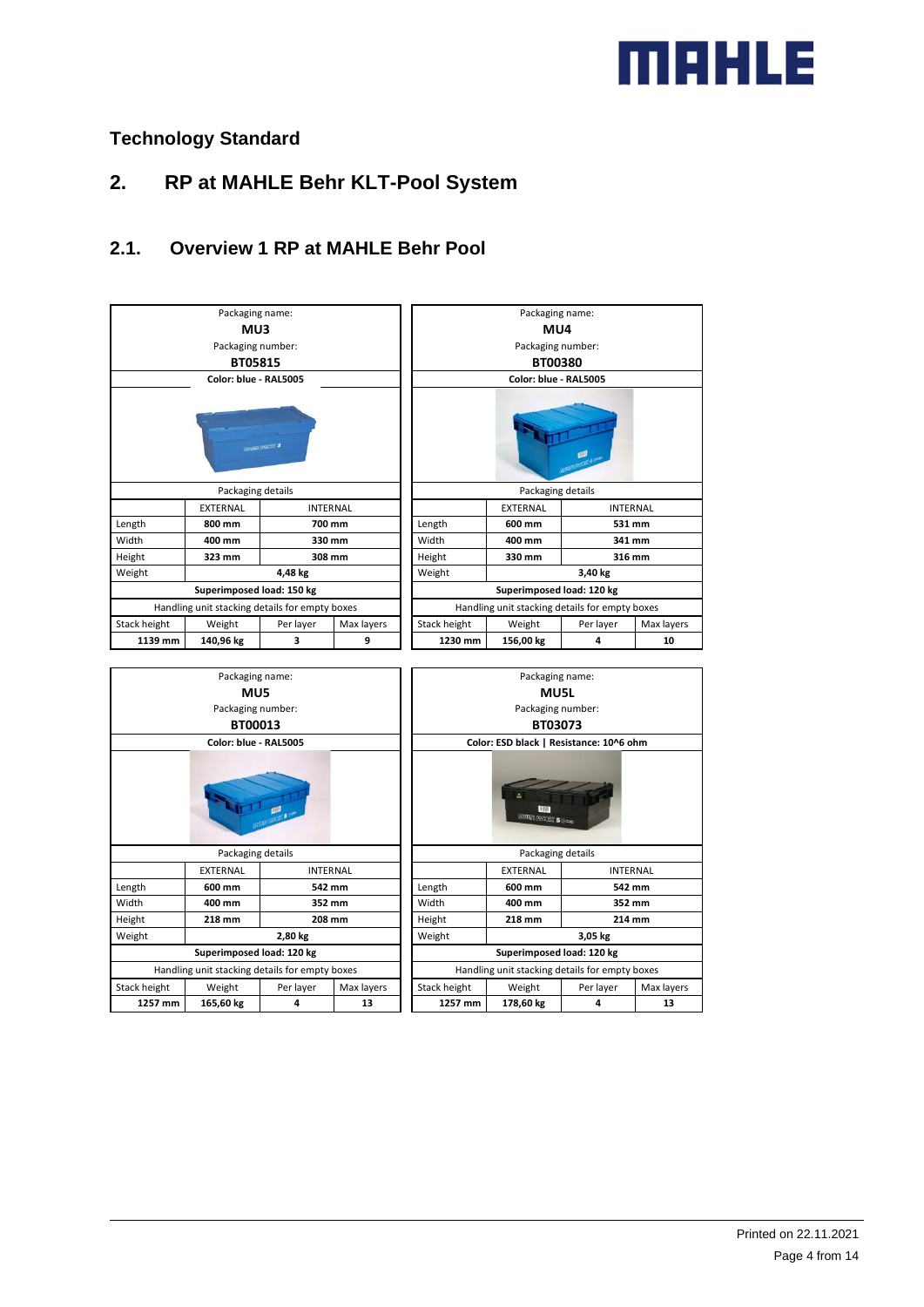

## <span id="page-4-0"></span>**2.2. Overview 2 RP at MAHLE Behr Pool**

|              | Packaging name:                                |           |                 | Packaging name:                                |                   |                                         |                |  |
|--------------|------------------------------------------------|-----------|-----------------|------------------------------------------------|-------------------|-----------------------------------------|----------------|--|
|              | MU <sub>6</sub>                                |           |                 | MU6L                                           |                   |                                         |                |  |
|              | Packaging number:                              |           |                 | Packaging number:                              |                   |                                         |                |  |
|              | BT00379                                        |           |                 |                                                | BT05138           |                                         |                |  |
|              | Color: blue - RAL5005                          |           |                 |                                                |                   | Color: ESD black   Resistance: 10^6 ohm |                |  |
|              |                                                |           |                 | <b>COULD PACK 6 0=</b>                         |                   |                                         |                |  |
|              | Packaging details                              |           |                 |                                                | Packaging details |                                         |                |  |
|              | EXTERNAL                                       |           | <b>INTERNAL</b> |                                                | <b>EXTERNAL</b>   | <b>INTERNAL</b>                         |                |  |
| Length       | 400 mm                                         |           | 352 mm          | Length                                         | 400 mm            | 352 mm                                  |                |  |
| Width        | 300 mm                                         |           | 242 mm          | Width                                          | 300 mm            | 242 mm                                  |                |  |
| Height       | 218 mm                                         |           | 208 mm          | Height                                         | 218 mm            | 214 mm                                  |                |  |
| Weight       |                                                | 1,40 kg   |                 | Weight<br>1,60 kg                              |                   |                                         |                |  |
|              | Superimposed load: 120 kg                      |           |                 | Superimposed load: 120 kg                      |                   |                                         |                |  |
|              | Handling unit stacking details for empty boxes |           |                 | Handling unit stacking details for empty boxes |                   |                                         |                |  |
| Stack height | Weight                                         | Per layer | Max layers      | Stack height                                   | Weight            | Per layer                               | Max layers     |  |
| 1257 mm      | 165,60 kg                                      | 8         | 13              | 1257 mm                                        | 186,40 kg         | 8                                       | 13             |  |
|              |                                                |           |                 |                                                |                   |                                         |                |  |
|              | Packaging name:                                |           |                 | Packaging name:                                | Lid name:         |                                         |                |  |
|              | MU7                                            |           |                 | <b>MAHLE KLT4213</b>                           |                   |                                         | <b>LID D45</b> |  |
|              | Packaging number:                              |           |                 | Packaging number:                              | Lid number:       |                                         |                |  |
|              | BT06501                                        |           |                 | BT59936                                        |                   |                                         | BT60297        |  |
|              | Color: blue - RAL5005                          |           |                 | Color: blue - RAL5005                          |                   |                                         |                |  |
|              | COUNTRY CRAY BY 7                              |           |                 |                                                |                   |                                         |                |  |
|              | Packaging details                              |           |                 |                                                | Packaging details |                                         |                |  |
|              | <b>EXTERNAL</b>                                |           | <b>INTERNAL</b> | <b>EXTERNAL</b><br><b>INTERNAL</b>             |                   |                                         | Lid details    |  |

Length **300 mm 238 mm** Length **400 mm 345 mm 400 mm** Width **200 mm 150 mm** Width **300 mm 260 mm 300 mm** Height **154 mm 143 mm** Height **213 mm 185 mm -** Weight **0,55 kg** Weight **1,42 kg 0,25 kg Superimposed load: 95 kg Superimposed load: 600 kg**

Handling unit stacking details for empty boxes<br>
<br>
Fandling unit stacking details for empty boxes in the stack height weight Per layer<br>
Max layers Max layers Stack height | Weight | Per layer | Max layers | Stack height | Weight | Per layer | Max layers **685 mm 108,00 kg 16 10 1205 mm 76,80 kg 8 5**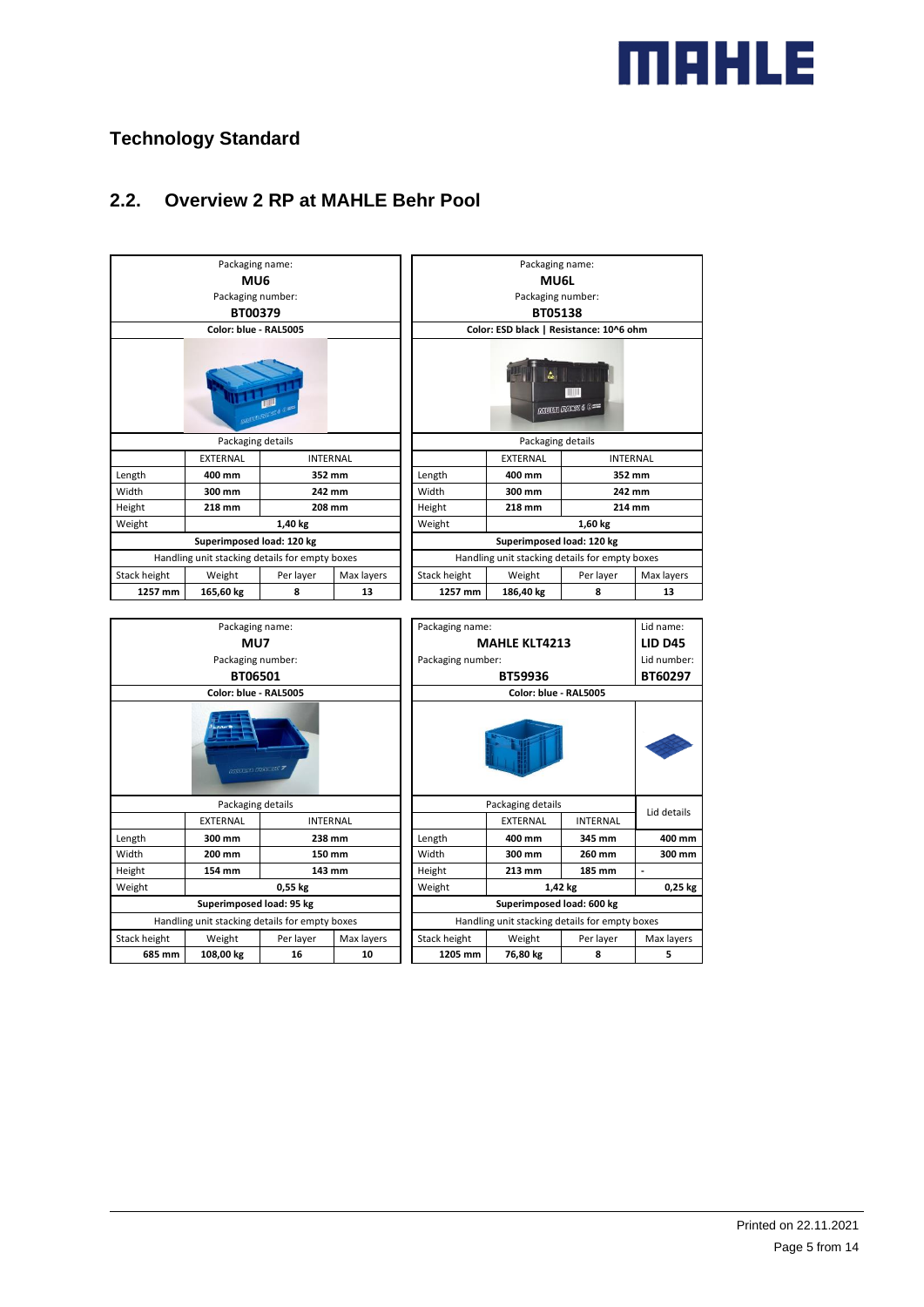# **MAHLE**

# **Technology Standard**

# <span id="page-5-0"></span>**2.3. Overview 3 RP at MAHLE Behr Pool**

| Packaging name:                                |                       |                 | Lid name:            | Packaging name:<br>Lid name:                   |                       |                 |             |  |
|------------------------------------------------|-----------------------|-----------------|----------------------|------------------------------------------------|-----------------------|-----------------|-------------|--|
| <b>MAHLE KLT3147</b>                           |                       | <b>LID D35</b>  | <b>MAHLE KLT6147</b> |                                                | <b>LID D65</b>        |                 |             |  |
| Packaging number:                              |                       |                 | Lid number:          | Packaging number:                              |                       |                 | Lid number: |  |
|                                                | BT60471               |                 | BT60296              |                                                | BT62593               |                 | BT62539     |  |
|                                                | Color: blue - RAL5005 |                 |                      |                                                | Color: blue - RAL5005 |                 |             |  |
|                                                |                       |                 |                      |                                                |                       |                 |             |  |
|                                                | Packaging details     |                 |                      | Packaging details                              |                       |                 |             |  |
|                                                | <b>EXTERNAL</b>       | <b>INTERNAL</b> | Lid details          |                                                | <b>EXTERNAL</b>       | <b>INTERNAL</b> | Lid details |  |
| Length                                         | 300 mm                | 243 mm          | 300 mm               | Length                                         | 600 mm                | 544 mm          | 600 mm      |  |
| Width                                          | 200 mm                | 162 mm          | 200 mm               | Width                                          | 400 mm                | 359 mm          | 400 mm      |  |
| Height                                         | 147 mm                | 130 mm          |                      | Height                                         | 147 mm                | 130 mm          |             |  |
| Weight                                         |                       | 0,57 kg         | 0,09 kg              | Weight<br>1,82 kg                              |                       |                 | 0,52 kg     |  |
| Superimposed load: 400 kg                      |                       |                 |                      | Superimposed load: 400 kg                      |                       |                 |             |  |
| Handling unit stacking details for empty boxes |                       |                 |                      | Handling unit stacking details for empty boxes |                       |                 |             |  |
| Stack height                                   | Weight                | Per layer       | Max layers           | Stack height<br>Weight<br>Per layer            |                       |                 | Max layers  |  |
|                                                | 83,84 kg              | 16              | 7                    | 1167 mm                                        | 136,48 kg             | 4               | 7           |  |

|              | Packaging name:                                |                 |                 | Packaging name:   |                       |                                                |            |  |
|--------------|------------------------------------------------|-----------------|-----------------|-------------------|-----------------------|------------------------------------------------|------------|--|
|              | <b>MAHLE KLT8420</b>                           |                 |                 | <b>LID A1208</b>  |                       |                                                |            |  |
|              | Packaging number:                              |                 |                 |                   | Packaging number:     |                                                |            |  |
|              | BT57600                                        |                 |                 |                   | BT00233               |                                                |            |  |
|              | Color: grey                                    |                 |                 |                   | Color: blue - RAL5012 |                                                |            |  |
|              |                                                |                 |                 |                   |                       |                                                |            |  |
|              | Packaging details                              |                 |                 |                   |                       |                                                |            |  |
|              |                                                | <b>EXTERNAL</b> | <b>INTERNAL</b> | Packaging details |                       |                                                |            |  |
| Length       | 800 mm                                         |                 | 238 mm          | Length            | 1205 mm               |                                                |            |  |
| Width        | 400 mm                                         |                 | 238 mm          | Width             |                       | 805 mm                                         |            |  |
| Height       |                                                | 200 mm          | 238 mm          | Height            |                       | 94 mm                                          |            |  |
| Weight       | 2,93 kg                                        |                 |                 | Weight            | 6,10 kg               |                                                |            |  |
|              | Superimposed load: 380 kg                      |                 |                 |                   |                       |                                                |            |  |
|              | Handling unit stacking details for empty boxes |                 |                 |                   |                       | Handling unit stacking details for empty boxes |            |  |
| Stack height | Weight                                         | Per layer       | Max layers      | Stack height      | Weight                | Per layer                                      | Max layers |  |
| 1140 mm      | 63,95 kg                                       | 3               | 5               | 2494 mm           | 172,50 kg             | 1                                              | 25         |  |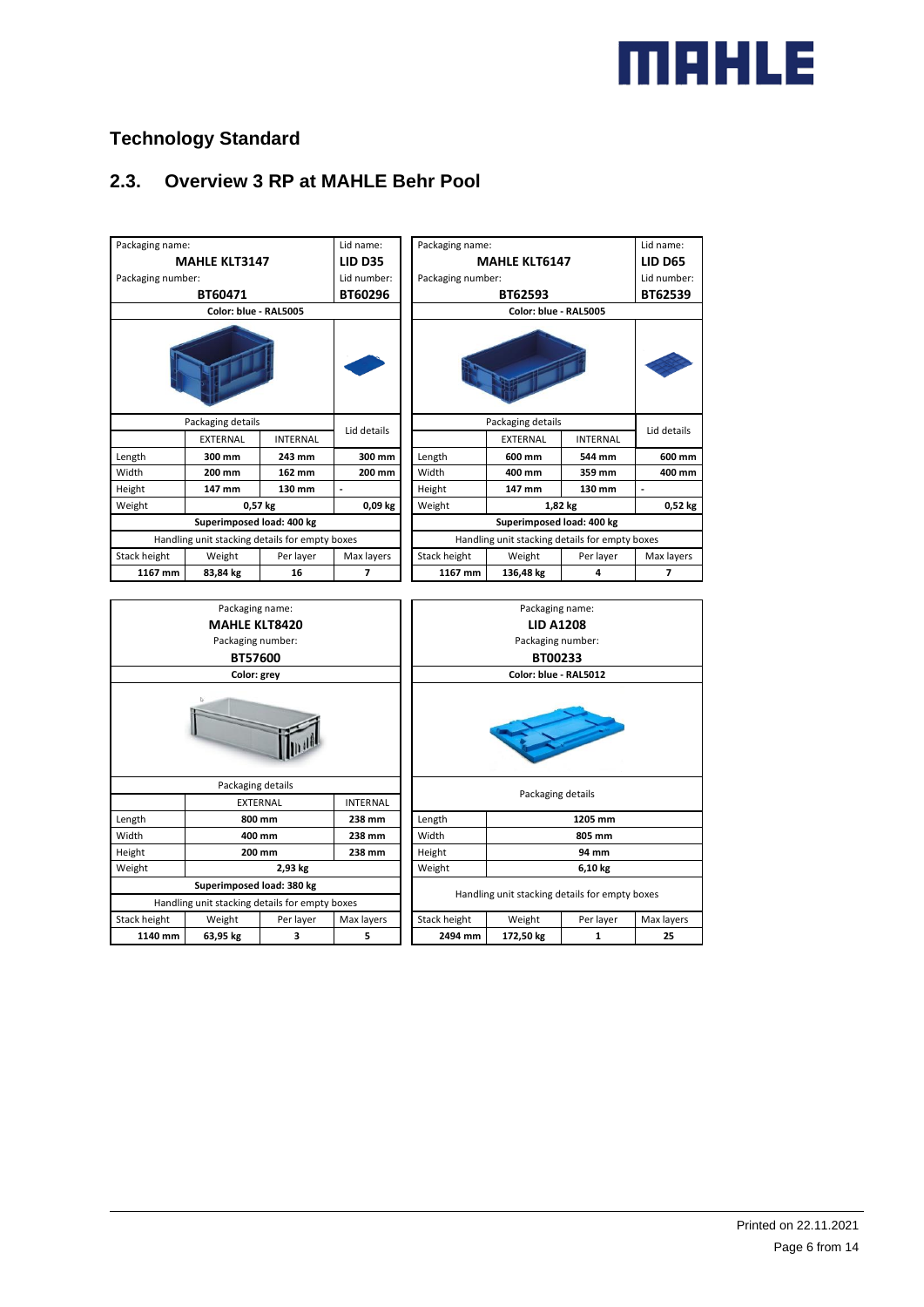# **MAHLE**

# **Technology Standard**

# <span id="page-6-0"></span>**2.4. Overview 4 RP at MAHLE Behr Pool**

| Packaging name:      |                                                                                                    |                                                | Lid name:                | Packaging name:                                                              |                                                                                    |                         | Lid name:      |  |
|----------------------|----------------------------------------------------------------------------------------------------|------------------------------------------------|--------------------------|------------------------------------------------------------------------------|------------------------------------------------------------------------------------|-------------------------|----------------|--|
| <b>MAHLE KLT4013</b> |                                                                                                    | <b>LID D41</b>                                 | <b>MAHLE KLT6013</b>     |                                                                              |                                                                                    | <b>LID D61</b>          |                |  |
|                      |                                                                                                    | Lid                                            |                          |                                                                              |                                                                                    |                         |                |  |
|                      | Packaging number:                                                                                  |                                                | number:                  | Packaging number:                                                            |                                                                                    |                         | Lid number:    |  |
|                      | BT63447                                                                                            |                                                | BT63448                  |                                                                              | BT63449                                                                            |                         | BT63450        |  |
|                      | <b>Color: ESD black</b>                                                                            |                                                |                          |                                                                              | Color: ESD black                                                                   |                         |                |  |
|                      |                                                                                                    |                                                |                          |                                                                              |                                                                                    |                         |                |  |
|                      | Packaging details                                                                                  |                                                |                          |                                                                              | Packaging details                                                                  |                         |                |  |
|                      | <b>EXTERNAL</b>                                                                                    | <b>INTERNAL</b>                                | Lid details              |                                                                              | <b>EXTERNAL</b>                                                                    | <b>INTERNAL</b>         | Lid details    |  |
| Length               | 400 mm                                                                                             | 345 mm                                         | 400 mm                   | Length                                                                       | 600 mm                                                                             | 544 mm                  | 600 mm         |  |
| Width                | 300 mm                                                                                             | 260 mm                                         | 300 mm                   | Width                                                                        | 400 mm                                                                             | 359 mm                  | 400 mm         |  |
| Height               | 213 mm                                                                                             | 185 mm                                         | $\overline{\phantom{a}}$ | Height                                                                       | 213 mm                                                                             | 185 mm                  | $\overline{a}$ |  |
| Weight               |                                                                                                    | 1,54 kg                                        | 0,29 kg                  | Weight                                                                       |                                                                                    | 2,54 kg                 | 0,75 kg        |  |
|                      | Superimposed load: 400 kg                                                                          |                                                |                          | Superimposed load: 400 kg                                                    |                                                                                    |                         |                |  |
|                      |                                                                                                    | Handling unit stacking details for empty boxes |                          | Handling unit stacking details for empty boxes                               |                                                                                    |                         |                |  |
| Stack height         | Weight                                                                                             | Per layer                                      | Max layers               | Stack height                                                                 | Weight                                                                             | Per layer               | Max layers     |  |
| 1209 mm              | 81,60 kg                                                                                           | 8                                              | 5                        | 1209 mm                                                                      | 70,80 kg                                                                           | $\overline{\mathbf{4}}$ | 5              |  |
|                      | Packaging name:<br><b>LID A1208 ESD</b><br>Packaging number:<br>BT63451<br><b>Color: ESD black</b> |                                                |                          |                                                                              | Packaging name:<br><b>EUROPALLET</b><br>Packaging number:<br>804562<br>Color: wood |                         |                |  |
|                      | Packaging details                                                                                  |                                                |                          | Packaging details                                                            |                                                                                    |                         |                |  |
| Length               |                                                                                                    | 1205 mm                                        |                          | Length<br>1200 mm                                                            |                                                                                    |                         |                |  |
| Width                |                                                                                                    | 805 mm                                         |                          | Width                                                                        |                                                                                    | 800 mm                  |                |  |
| Height               | 94 mm                                                                                              |                                                |                          | Height                                                                       | 144 mm                                                                             |                         |                |  |
| Weight               |                                                                                                    | 6,80 kg                                        |                          | Weight                                                                       |                                                                                    | 20,00 kg                |                |  |
|                      |                                                                                                    | Handling unit stacking details for empty boxes |                          | Superimposed load: 6000 kg<br>Handling unit stacking details for empty boxes |                                                                                    |                         |                |  |
| Stack height         | Weight                                                                                             | Per layer                                      | Max layers               | Stack height                                                                 | Weight                                                                             | Per layer               | Max layers     |  |
| 2494 mm              | 190,00 kg                                                                                          | $\mathbf{1}$                                   | 25                       | 2304 mm                                                                      | 320,00 kg                                                                          | $\mathbf{1}$            | 16             |  |
|                      |                                                                                                    |                                                |                          |                                                                              |                                                                                    |                         |                |  |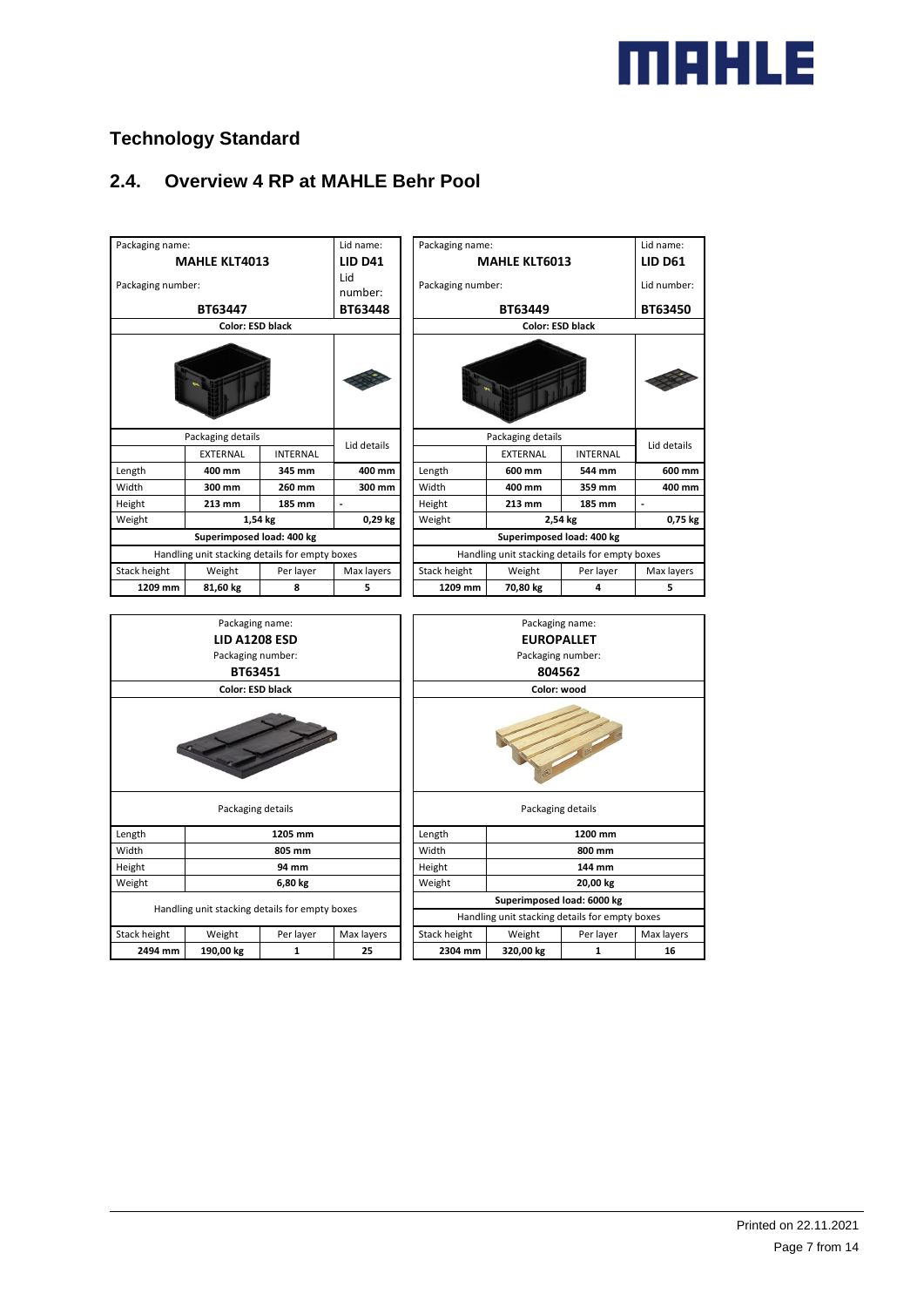

## <span id="page-7-0"></span>**3. Implementation of MAHLE Behr Pool System at suppliers**

#### <span id="page-7-1"></span>**3.1. Step1 - Identification of parts**

Based on the packaging specifications of MAHLE Behr, supplier defines the quantity of parts per packaging and adjusts these in consultation with the responsible Logistics team leader (Logistic Datasheet).

#### <span id="page-7-2"></span>**3.2. Step2 - Access to the system**

Registration with Logistics MAHLE Behr Group: kltpool@mahle.com

Supplier receives additional information and the order form.

Address:

MAHLE Behr GmbH & Co KG KLT-Pool Management / TEL Mauserstraße 3 D-70469 Stuttgart Tel: +49 711 501 10225 Fax: +49 711 501 44 10225 E-mail: kltpool@mahle.com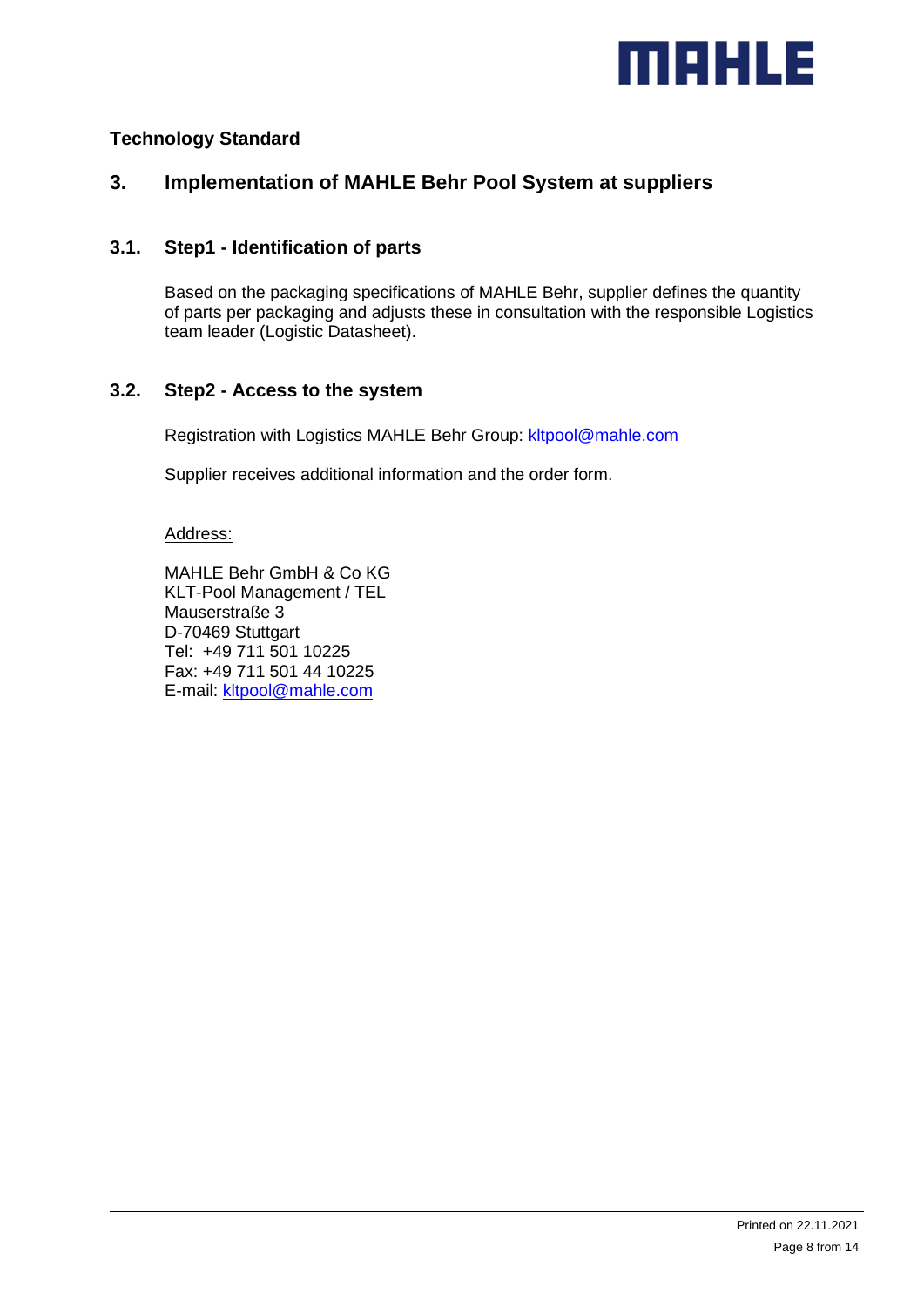

## <span id="page-8-0"></span>**4. Logistics processing of MAHLE Behr Pool**

#### <span id="page-8-1"></span>**4.1. Scheduling/delivery of RP**

Supplier is responsible for planning and scheduling the demand for RP. Supplier's order is sent by fax or email. Within a maximum of 5 / 7 working days after receipt of the order, delivery will be carried out by MAHLE Behr.

Lead time 5 working days:

Belgium, Denmark, France, Germany, Italy, Luxembourg, Monaco, Netherlands, Austria, Poland, Switzerland, Slovakia, Spain und Czech Republic.

Lead time 7 working days: Romania, Slovenia, Hungary

Shipments to other European countries will take place after previous coordination.

Shipment of empty RP takes place sorted and with defined package sizes. KLT 3147, 4013, 4213, 6013, 6147 and 8420 are to be stacked with the corresponding lid. Load securing for KLT and lids must be done with lid A1208/A1208ESD and straps.

| Euro pallet                   | $(804562) =$  | 16              | pcs. per stack                  |
|-------------------------------|---------------|-----------------|---------------------------------|
| 1 pallet KLT3147              | $(BT60471) =$ | 112             | pcs. (incl. lids D35 - BT60296) |
| 1 pallet KLT4013              | $(BT63447) =$ | 40              | pcs. (incl. lids D41 - BT63448) |
| 1 pallet KLT4213              | $(BT59936) =$ | 40              | pcs. (incl. lids D45 - BT60297) |
| 1 pallet KLT6013              | $(BT63449) =$ | 20              | pcs. (incl. lids D61 - BT63450) |
| 1 pallet KLT6147              | $(BT62593) =$ | 28              | pcs. (incl. lids D65 - BT62539) |
| 1 pallet KLT8420              | $(BT57600) =$ | 15 <sub>1</sub> | pcs.                            |
| 1 pallet A1208 $(BT00233) =$  |               | 25              | pcs.                            |
| 1 pallet A1208ESD (BT63451) = |               | 25              | pcs.                            |
| 1 pallet MU 3                 | $(BT05815) =$ | 27              | pcs.                            |
| 1 pallet MU 4                 | $(BT00380) =$ | 40              | pcs.                            |
| 1 pallet MU 5                 | $(BT00013) =$ | 52              | pcs.                            |
| 1 pallet MU 5 L               | $(BT03073) =$ | 52              | pcs.                            |
| 1 pallet MU 6                 | $(BT00379) =$ | 104             | pcs.                            |
| 1 pallet MU 6 L               | $(BT05138) =$ | 104             | pcs.                            |
| 1 pallet MU 7                 | $(BT06501) =$ | 160             | pcs.                            |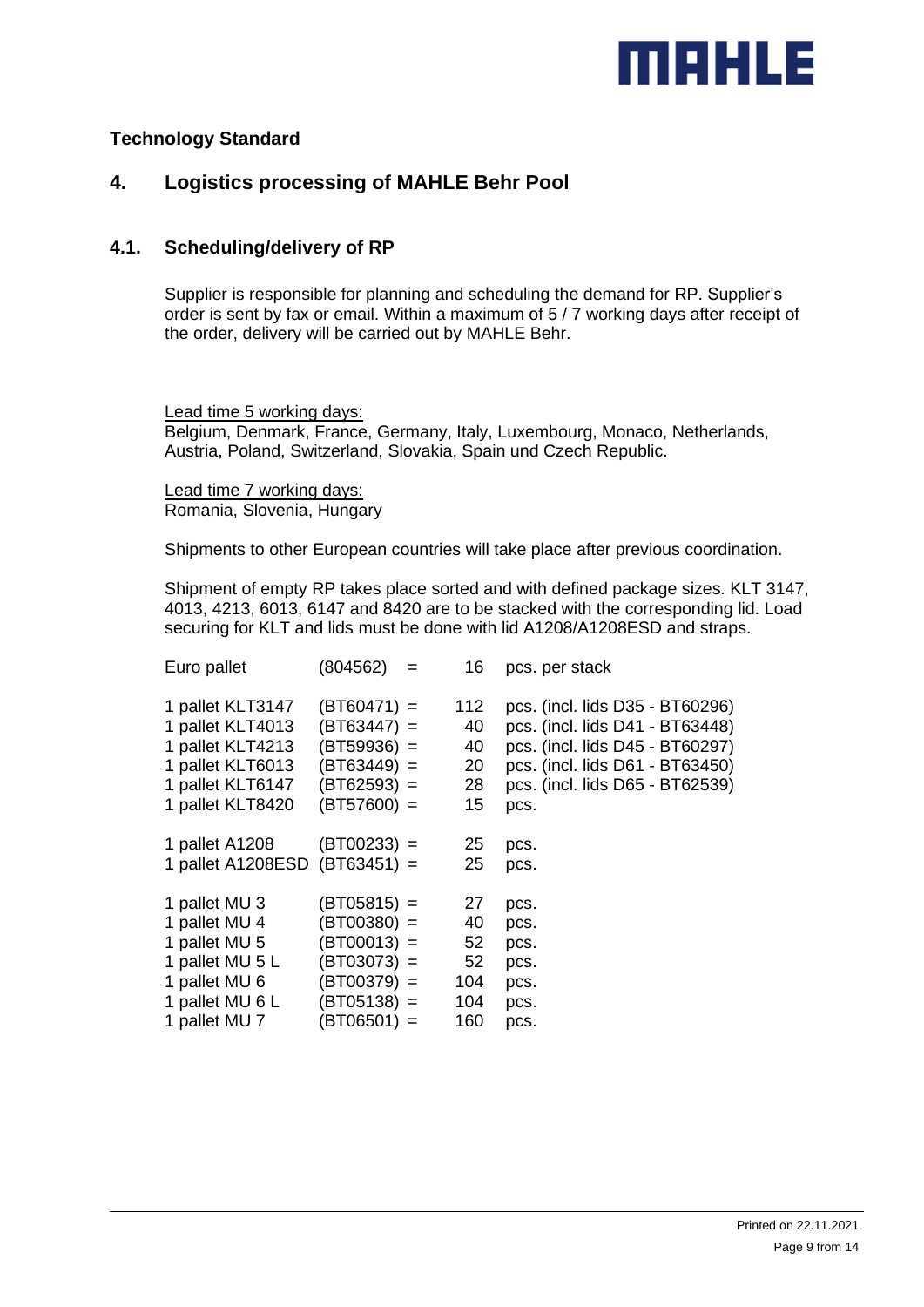

#### <span id="page-9-0"></span>**4.2. Cleanliness**

It is to be assumed that containers are circulated throughout the MAHLE Behr Group under industrial conditions. This includes the handling of the containers as well as a minor soiling by process-related activities on the parts which cannot be avoided.

RP shall be provided in usable condition.

RP are inspected and sorted in MAHLE Behr plants with defined quality criteria.

Container in re-usable condition must be sent to MAHLE Behr's Logistic Centers directly.

Containers to be cleaned must be sent to cleaning stations before returning them into KLT-pool loop.

Clean / re-usable RP must be stored dryly (under roof) in any case.

Additional requirements in regards of cleanliness of RP must be defined and ensured separately.

#### <span id="page-9-1"></span>**4.3. Labeling (according VDA4902, VDA4994)**

For the identification of KLT/MULTIPACK, **only non-self-adhesive** shipping/part identification labels must be used. They must have a grammage of 120g/m² at minimum.

Labels must be put into the provided label holder (KLT). Fixation with adhesive dots is not permitted.

The fixation of the labels at MULTIPACK must be done with max. 2 adhesive dots.

For identification of the handling unit, a master label must be used. The fixation must be done with max. 2 adhesive dots.

These adhesive dots can be purchased directly from the manufacturer at MAHLE Behr conditions.

Following types are available:

Adhesive dot 45 x 19 mm (item number BT56855) Adhesive dot 30 x 30 mm (item number BT56856)

Adhesive dots may also be purchased at other manufacturers. The dots must comply with the specifications of MAHLE Behr adhesive dots.

Specifications and supplier information could be requested at KLT-Pool Management.

No other types of fixation are permitted.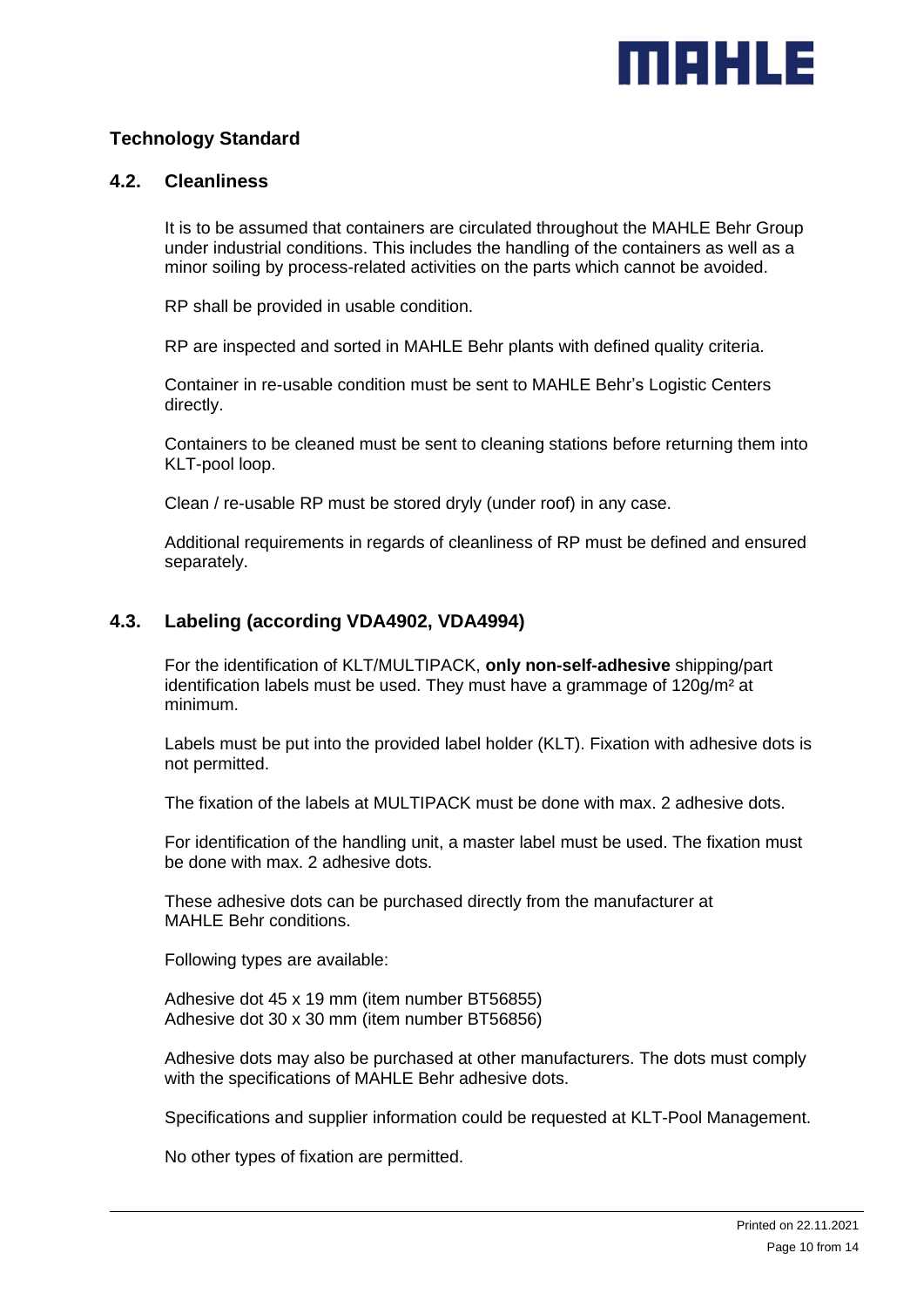

#### <span id="page-10-0"></span>4.3.1. **System** conform labeling:

• Non-self-adhesive label, put into label holder at KLT and 1 master label at front end fixed with max. 2 adhesive dots of defined types





• Non-self-adhesive label, fixed with max. 2 adhesive dots at MULTIPACK and 1 master label at front end fixed with max. 2 adhesive dots of defined types





• Exception MU7 – due to sizes, label must be put on long side



• Basically, size of labels (VDA 4902, VDA4994) should be aligned to size of KLT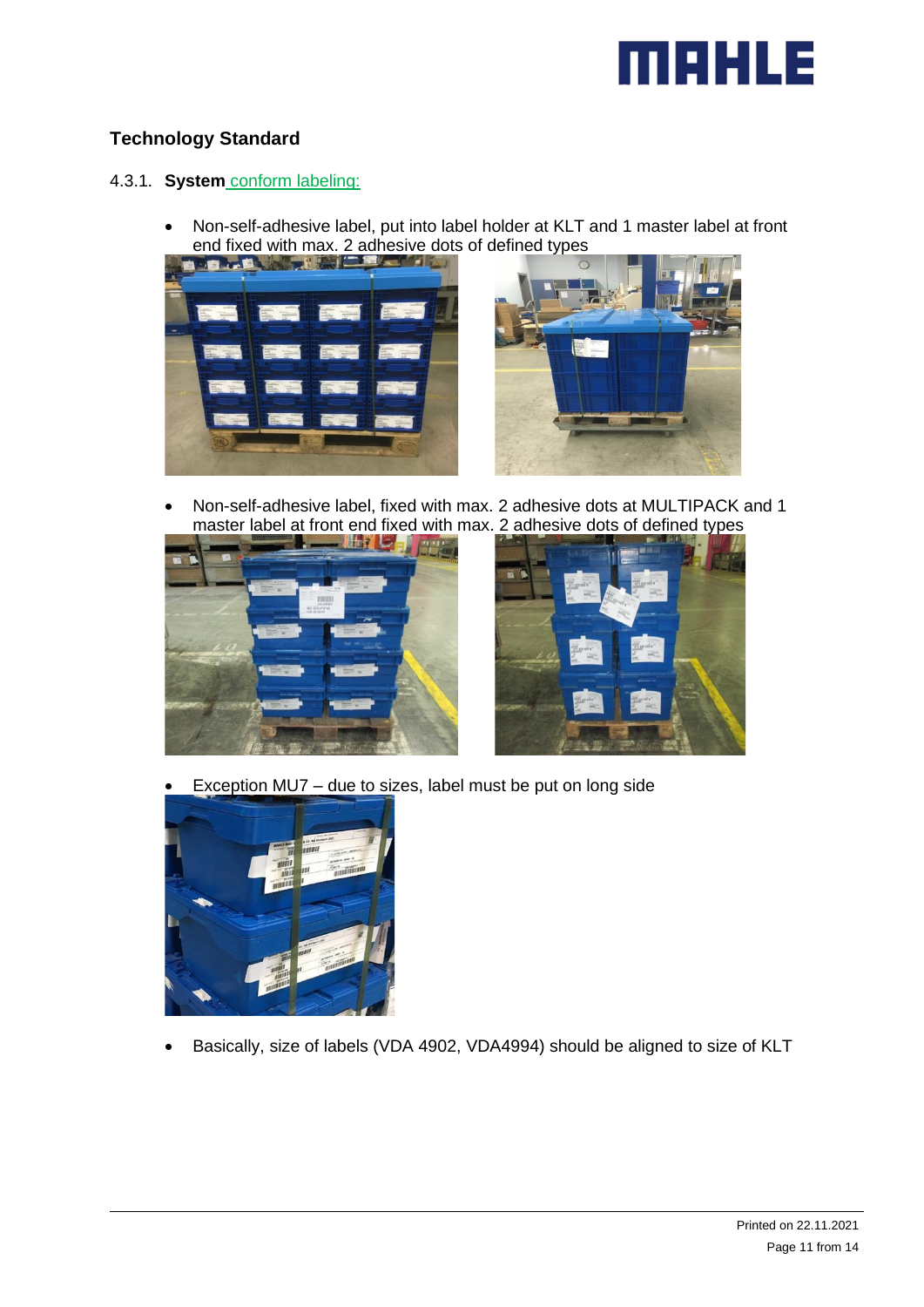# MAHLE

## **Technology Standard**

# <span id="page-11-0"></span>4.3.2. **System** non-conform labeling:

- Label on the lid
- Label on the side
- Affixing (self-adhesive) pockets to the container
- Use of any type of tape (also Scotch tape)
- Multiple labels applied by suppliers
- Use of self-adhesive labels
- Labels between the reinforcing ribs
- Labels on the inside of the container





• To prevent parts from getting mixed up in the production process, only the currently valid shipping/parts identification label must be used on the container.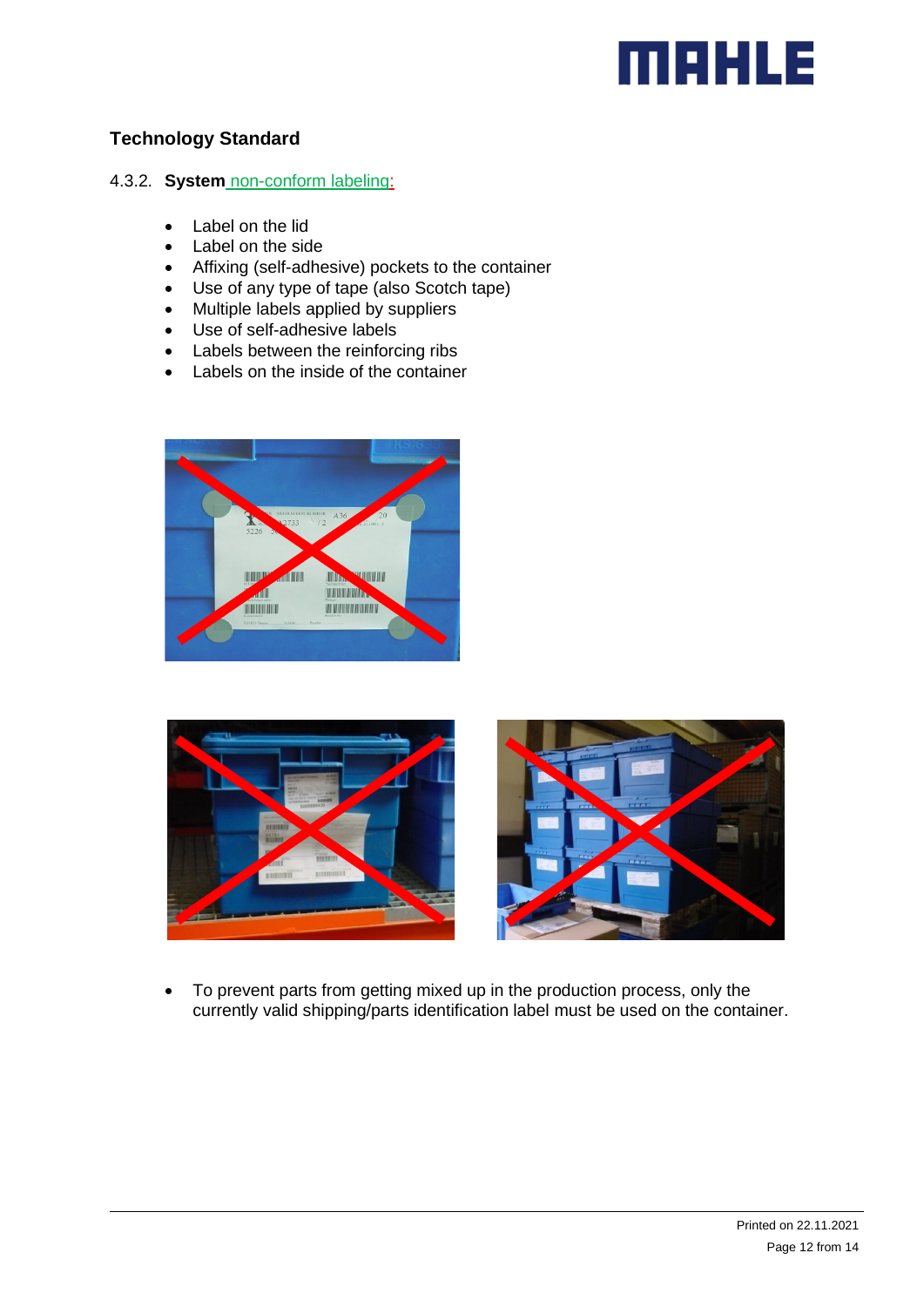

#### <span id="page-12-0"></span>**4.4. Palletizing**

According to this standard Euro pallets (1200 x 800 x 144 mm) must be used for shipping of RP. MAHLE Behr part number is 804562.

#### <span id="page-12-1"></span>**4.5. Load securing**

• For the delivery of full KLT/MULTIPACK, only plastic straps are permitted. When using handling unit lid A1208, the plastic strap must be routed through the grooves.



• For MULTIPACK, the plastic strap must be routed through the grooves in the lid (not the hinge).





• Exception: for MU7 plastic straps must be routed in the middle row of handling unit in addition.